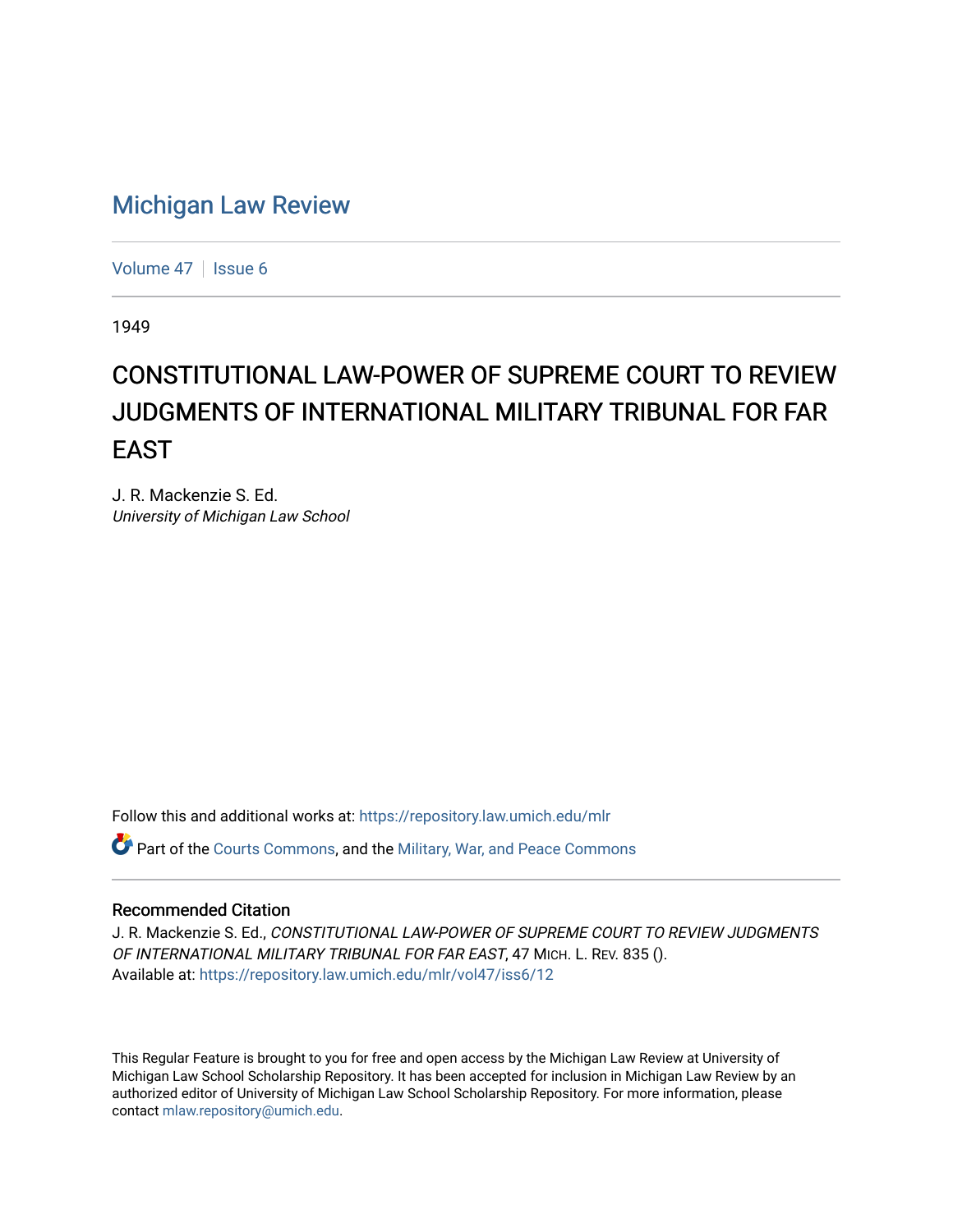CONSTITUTIONAL LAW-POWER OF SUPREME COURT TO REVIEW JUDGMENTS OF INTERNATIONAL MILITARY TRIBUNAL FOR FAR EAST-By agreement of the foreign secretaries of Great Britain, Russia and the United States, the Far Eastern Commission was established to formulate policies for the post-surrender control of Japan.1 The commission issued a policy decision to effectuate the clause of the Potsdam Declaration, incorporated into the Japanese surrender terms, calling for "stern justice  $\dots$  to all war criminals."<sup>2</sup> Pursuant to this decision, General

1 Dept. of State Pub. 2888, Far Eastern Ser. 24, p. 2 (1947). This action was not formally approved by joint resolution or by a two-thirds vote of the Senate.

<sup>2</sup>Id. at 97. For the Potsdam Declaration and the Terms of Sunender, see Dept. of State Pub. 2671, Far Eastern Ser. 17, pp. 53, 62 (1946).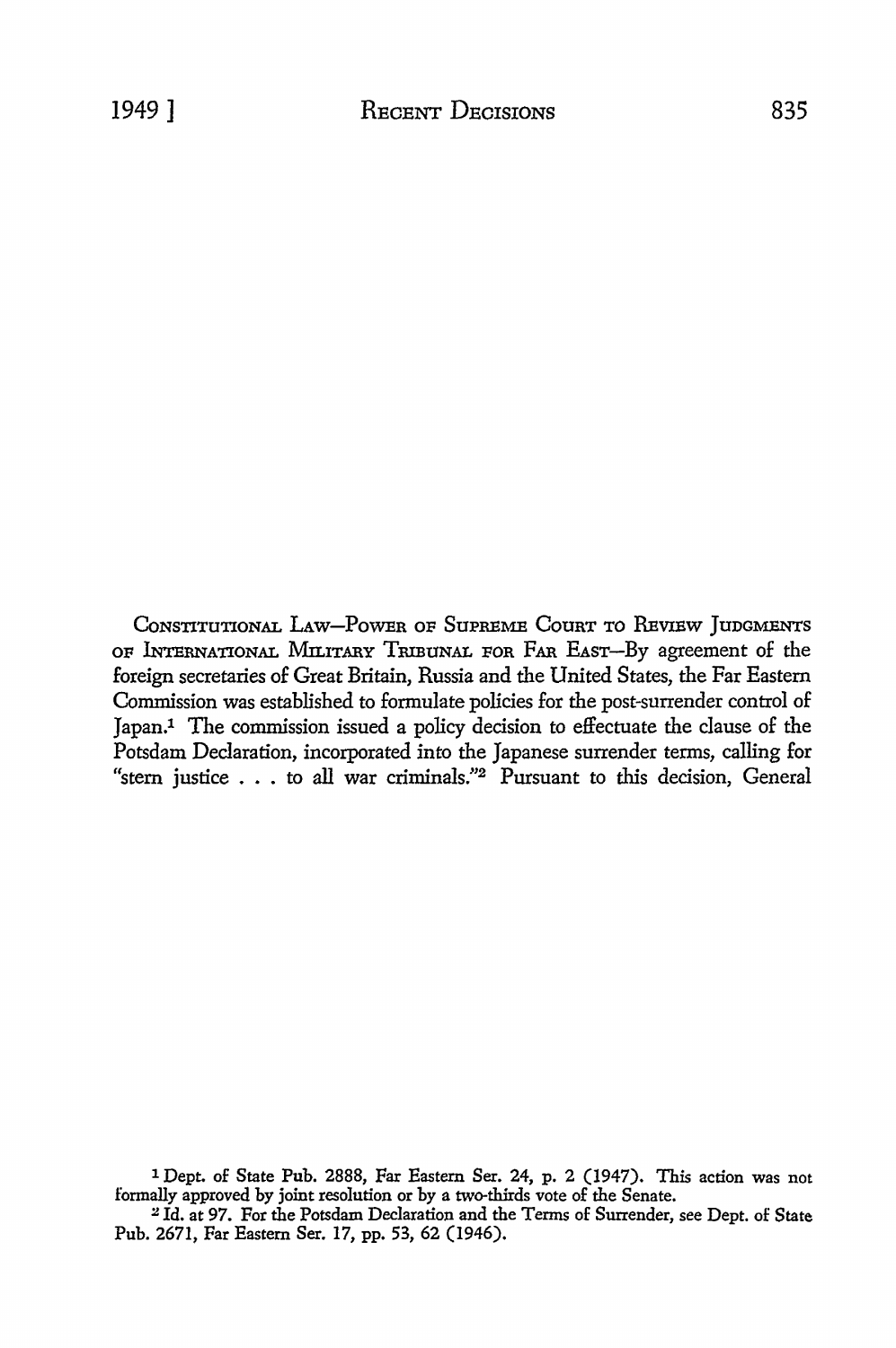MacArthur, as Supreme Commander for the Allied Powers, established the International Military Tribunal for the Far East (l.M.T.F.E.).3 Petitioners, enemy aliens convicted of war crimes by the tribunal, filed motions in the Supreme Court for writs of habeas corpus.4 They argued, inter alia, that the executive branch of the government had no power to enter into agreements with other nations pertaining to the definition of war crimes and their punishment, and that an American army officer could not constitutionally act as an agent for the Allied Powers in establishing the tribunal.<sup>5</sup> In opposition to the motions it was urged  $(1)$  that the judgment under which petitioners were held was that of an international tribunal, not reviewable by any national court; (2) that the President had power to join other nations in establishing the tribunal; and (3) that American officers could act as agents of the Allied Powers in establishing the tribunal and in carrying out its judgments, even if participation of the United States was unauthorized. 6 *Held,*  motions denied. "The military tribunal . . . has been set up by General Mac-Arthur as the agent of the Allied Powers. . . . [C]ourts of the United States have no power or authority to review, to affirm, set aside or annul the judgments and sentences imposed .... " *Hirota v. MacArthur,* (U.S. 1948) 69 S.Ct. 197.

Although the Department of State certified that the I.M.T.F.E. was an "international court,"<sup>7</sup> the Court did not expressly call it such.<sup>8</sup> It seems clear, however,

<sup>3</sup>Dept. of State Pub. 2613, Far Eastern Ser. 12, p. 39 (1946). The charter of this tribunal closely follows that of the first far eastern tribunal which was authorized by unilateral action of the United States and which the present tribunal superseded. See Dept. of State Pub. 2671, Far Eastern Ser. 17, p. 147 (1946).

<sup>4</sup>Breaking a long-standing deadlock, Justice Jackson voted for review on the question ol the Court's jurisdiction, to avoid adverse foreign opinion which might have resulted from allowing execution of sentences without a hearing on a question which four Justices considered doubtful. Hirota v. MacArthur, (U.S. 1948) 69 S.Ct. 157.

<sup>5</sup> United States Constitution, Art. I, § 9: ". . . no person holding any office of profit or trust under [the United States], shall, without the consent of Congress, accept of any ..• office, or title, of any kind whatever, from any ... foreign State."

<sup>6</sup>It was also argued that petitioners had no standing to assert Constitutional rights; that no writ could issue under the habeas corpus statute since there was no confinement and no person having effective custody within the territory of the United States; that the tribunal had not exercised any "judicial power" which the Court could review, and that to permit domestic legal policy to prejudice international agreements would create intolerable uncertainty as to the position of the United States in international affairs. See Brief in Opposition to Motions, pp. i, ii, principal case.

7 Letter from Robert A. Lovett, Acting Sec. of State., Appendix B, Brief in Opposition to Motions, p. llO (Dec. 14, 1948), principal case.

<sup>8</sup>Jt has been argued that a prerequisite to jurisdiction of an "international" tribunal over war criminals is assent to such jurisdiction by the nation whose subjects are to be tried. Schick, "The Nuremberg Trial and the International Law of the Future," 41 Am. J. Inr. L. 770 (1947); April, "An Inquiry into the Juridical Basis for the Nuremberg War Crimes Trial," 30 MINN. L. RBv. 313 (1946); Kelsen, "Collective and Individual Responsibility in International Law With Particular Regard to the Punishment of War Criminals," 31 CAL. L. REv. 530 (1943). The I.M.T.F.E. has in this respect a stronger claim to international legitimacy than did its Nuremberg cousin, Japanese assent being derived through acceptance of the Potsdam Declaration in the terms of surrender. Schick, "War Criminals and the Law of the United Nations," 7 Umv. Ton. L. J. 27 (1947). The nature of this "assent" may be open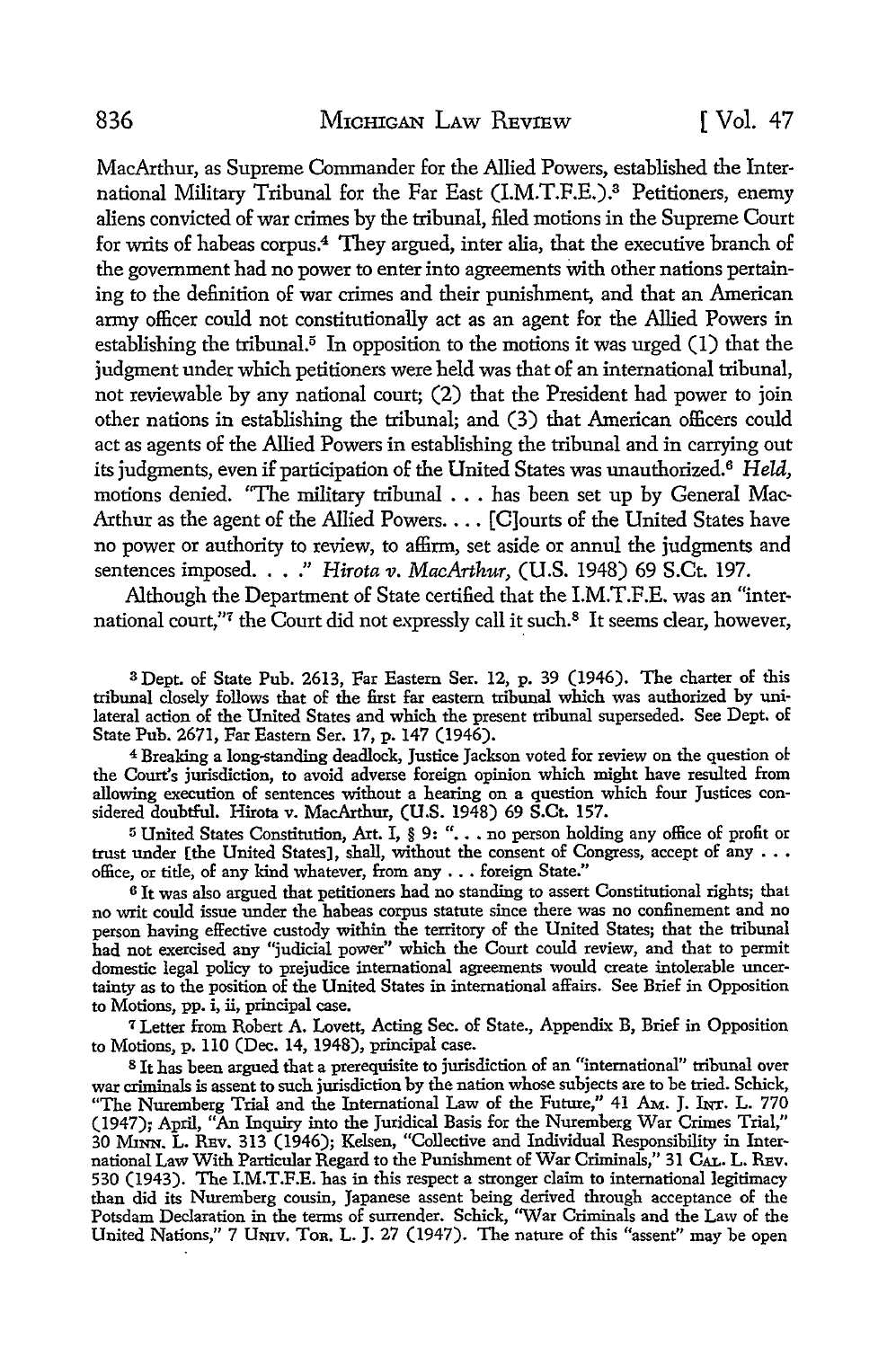1949] RECENT DECISIONS 837

that the Tribunal was not an American military court,<sup>9</sup> and whether it was considered an international court or a court created by and functioning under the authority of a foreign sovereign, the Supreme Court would have no appellate jurisdiction.<sup>10</sup> Neither United States leadership in far eastern affairs<sup>11</sup> nor the omission from the Far Eastern charter of the provisions found in the Nuremberg charter against appeal and challenge to jurisdiction<sup>12</sup> could enlarge the Court's jurisdiction. Determination of the legality of American participation in the establishment of the court was not necessary to the decision, and, despite Justice Jackson's opinion that the President's power over the conduct of foreign affairs was a principal question in the case,13 no intimation of the Court's view on that question is given.14 If the validity of petitioners' argument on this point is assumed, some doubt is raised as to the status of General MacArthur. It would be at least arguable that he had accepted a position of trust in the service of a foreign power contrary to the Constitution.15 Carrying out policies which the President has no authority to help formulate might be considered invalid though "exercising allied command in a coalition war" would not.16 It seems doubtful, however, that petitioners' assertion is sound. The President as commander-in-chief of the armed forces may set up military government in occupied territories, and cooperation with other nations in so doing seems warranted,<sup>17</sup> even to the extent of setting up joint courts.18 Since the advice and consent of the Senate are not the *sine qua non* of

to question, but it was plainly an act of the Japanese government, whereas the surrender in Europe was that only of the German armed forces and not of the government, and contained no assent to prosecution of war criminals. See Rheinstein, "The Legal Status of Occupied Germany," 47 MICH. L. REv. 23 (1948).

<sup>9</sup>The finding that the I.M.T.F.E. was "not a tribunal of the United States" would not preclude issuance of the writ. Military courts are not "courts of the United States": Mechanics' and Traders' Bank v. Union Bank, 22 Wall. (89 U.S.) 276, 295 (1875); Ex parte Vallandigham, 1 Wall. (68 U.S.) 243, 251 (1864); Duncan v. Kahanamoku, 327 U.S. 304, 309, 66 S.Ct. 606 (1946); yet the Court may review the issue of their jurisdiction. See Battle, "Military Tribunals," 29 VA. L. REv. 255, 262 (1942); 40 lr.L. L. REv. 546 (1946).

10 The appellate jurisdiction of the Court is limited by the Constitution, Art. III, § 2. 11 See note 3, supra. Policy decisions of the Far Eastern Commission are communicated to MacArthur via orders formulated by the American Joint Chiefs of Staff. The American Eighth Army carries out the tribunal's sentences.

12 Charter of the International Military Tribunal, Arts. 3, 26. Dept. of State Pub. 2420, p. 15, 21 (1945).

1a Hirota v. MacArthur, (U.S. 1948) 69 S.Ct. 157.

14 Justice Douglas' concurring opinion, to be delivered later, may deal with this question. 15 See note 5, supra. Query whether the Court could order a cessation of his activity on behalf of the Allied Powers.

16 See Brief in Opposition to Motions, p. 102, principal case.

<sup>17</sup> The executive power to incur future obligations may be limited. See 3 DEPT. OF STATE BuL. No. 63, p. 201 (1940) (opinion of Atty. Gen. Jackson to the President on the power to exchange destroyers for naval bases).

18 In Mechanics' and Traders' Bank v. Union Bank, 22 Wall. (89 U.S.) 276 (1875) and The Grapeshot, 9 Wall. (76 U.S.) 129 (1870), the President's power to set up courts of general jurisdiction in conquered territory was upheld. A sinillar power should obtain as to occupied territory. War Dept. F.M. 27-5,  $\S$  V  $\P$  25 (1940); 3 HYDE, INTERNATIONAL LAW, § 690 (1945).